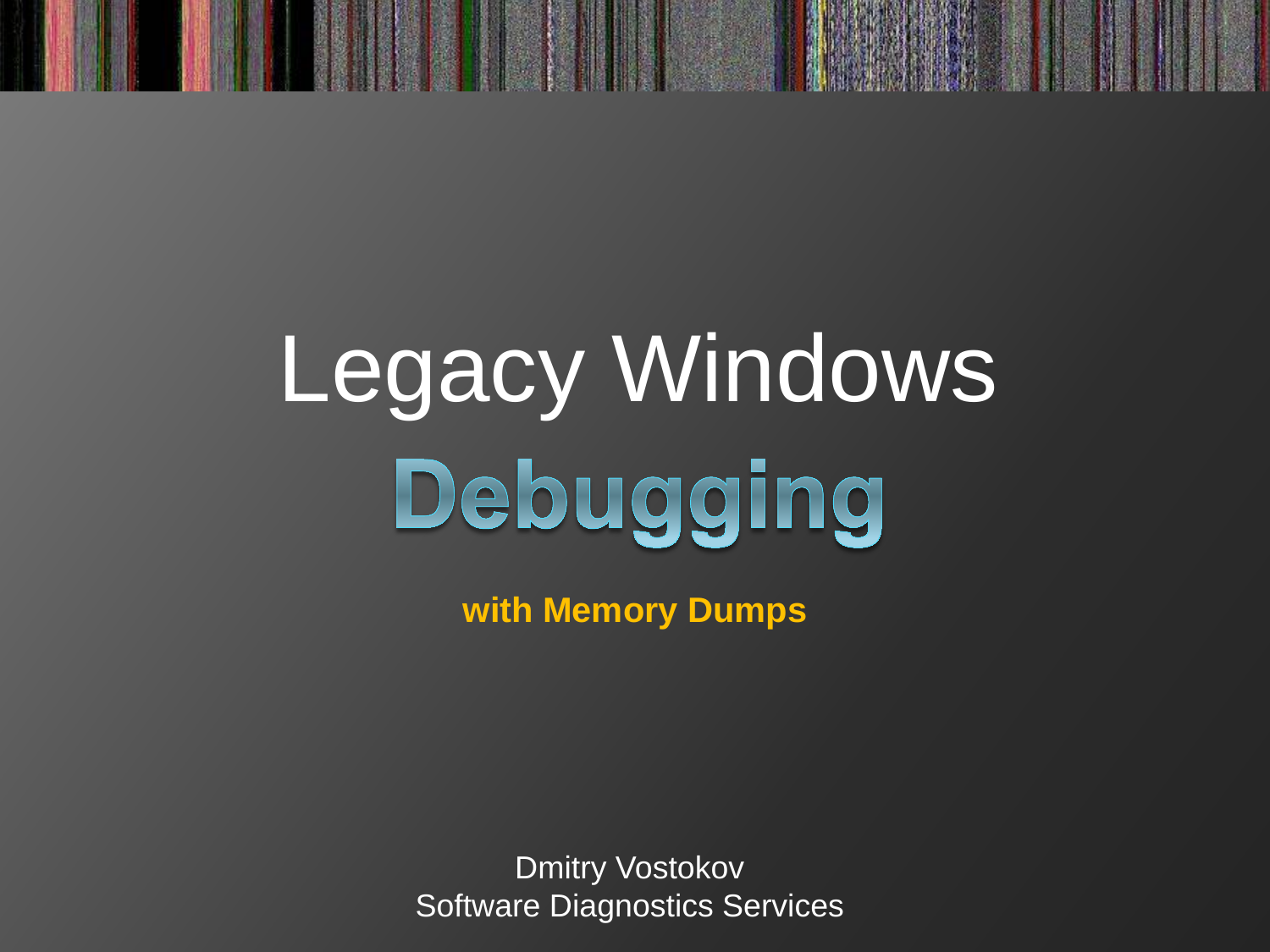#### **Prerequisites**

#### Legacy Windows Programming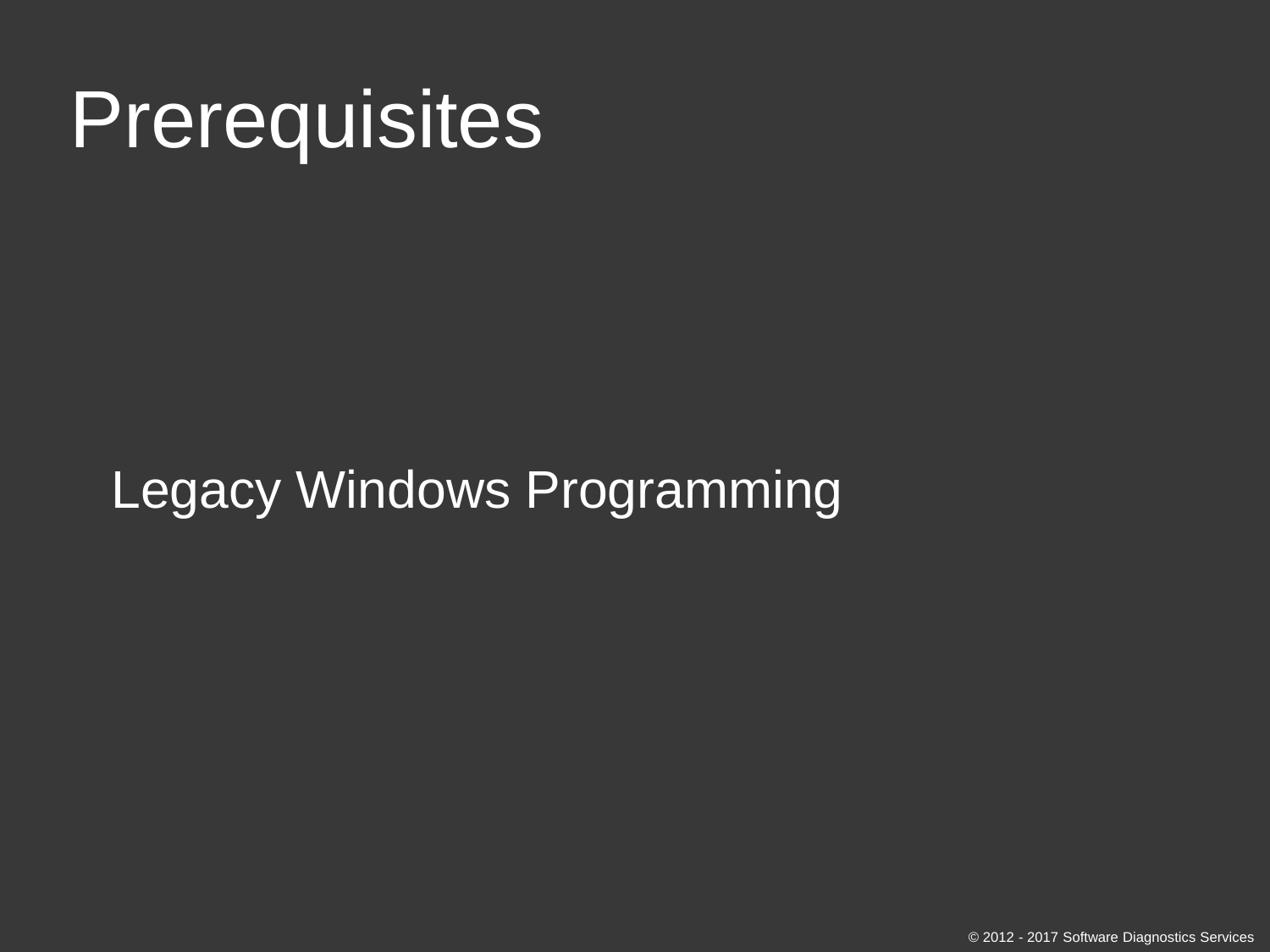# Agenda

- [Accelerated Windows Memory Dump](http://www.patterndiagnostics.com/accelerated-windows-memory-dump-analysis-book)  [Analysis](http://www.patterndiagnostics.com/accelerated-windows-memory-dump-analysis-book) (up to 8 hours)
- [Accelerated .NET Memory Dump](http://www.patterndiagnostics.com/accelerated-net-memory-dump-analysis-book)  [Analysis](http://www.patterndiagnostics.com/accelerated-net-memory-dump-analysis-book) (up to 4 hours)
- [Advanced Windows Memory Dump](http://www.patterndiagnostics.com/advanced-windows-memory-dump-analysis-book)  [Analysis](http://www.patterndiagnostics.com/advanced-windows-memory-dump-analysis-book) (up to 4 hours)
- Special Topics (customized)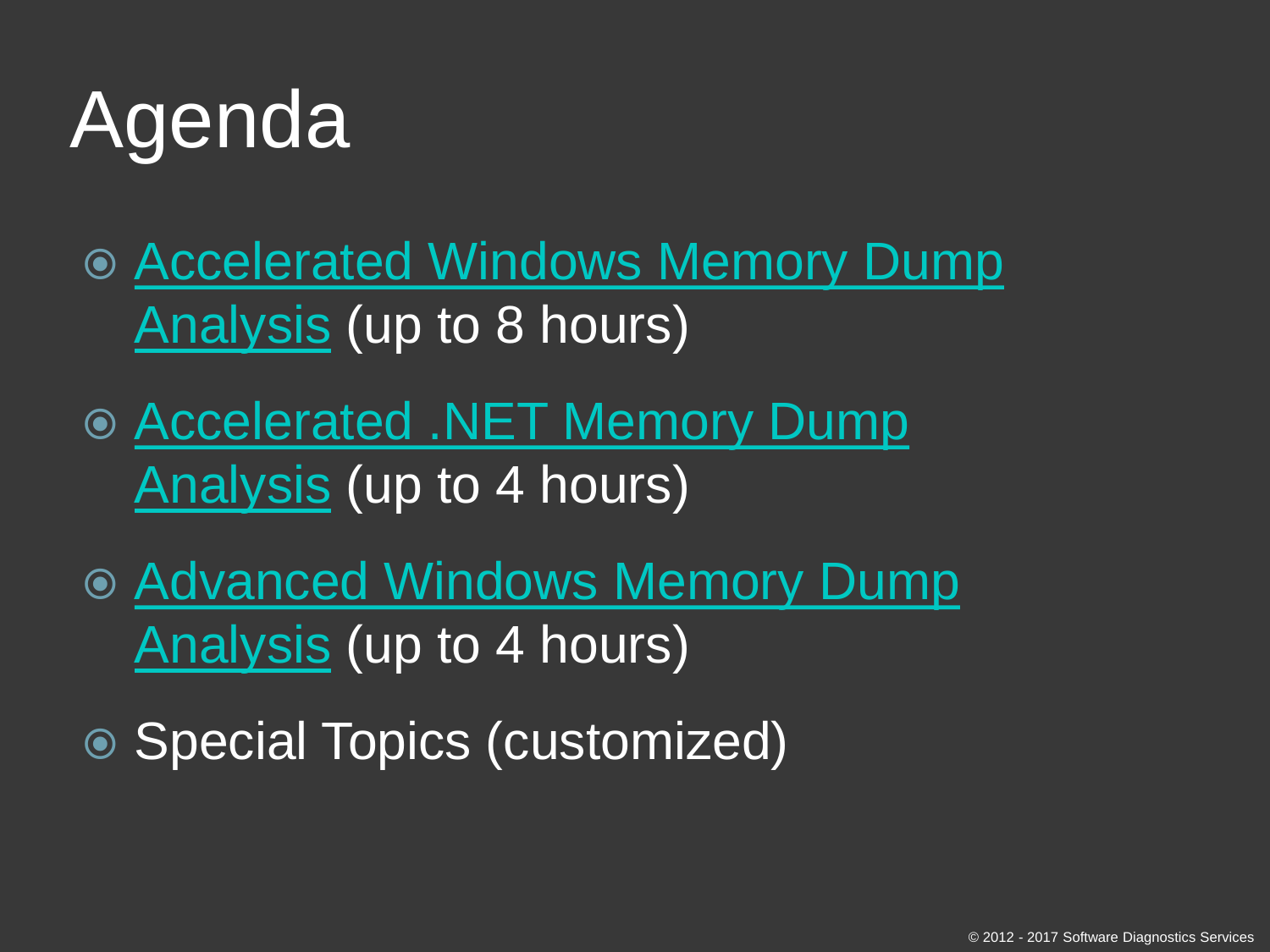# Training Goals

- Review fundamentals
- Learn how to analyze process, kernel and complete memory dumps
- Learn specialized analysis techniques and commands
- Learn Windows data structures and their navigation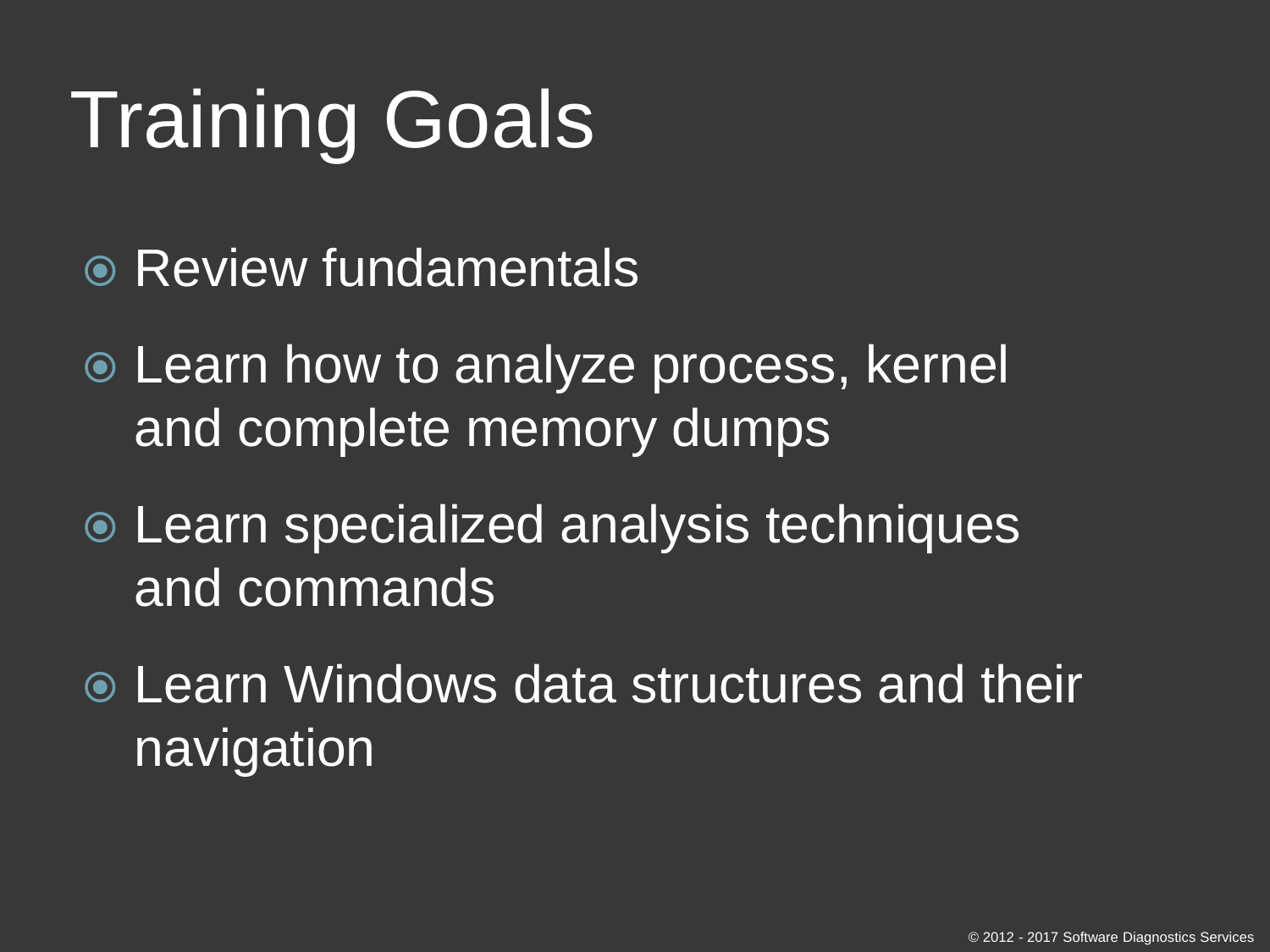# Training Principles

- Talk only about what I can show
- Lots of pictures
- Lots of examples
- **◎ Original content and examples**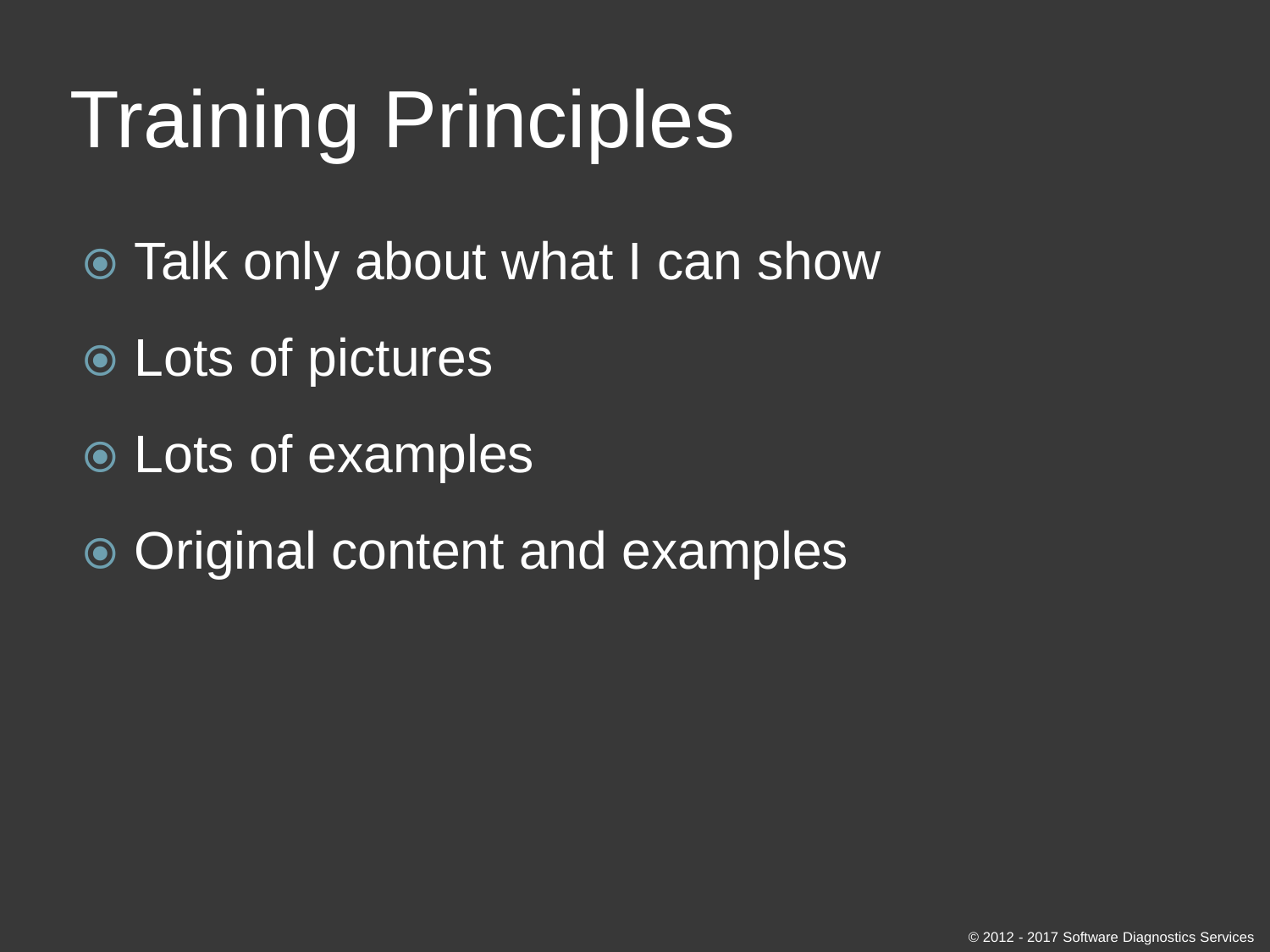### Special Topics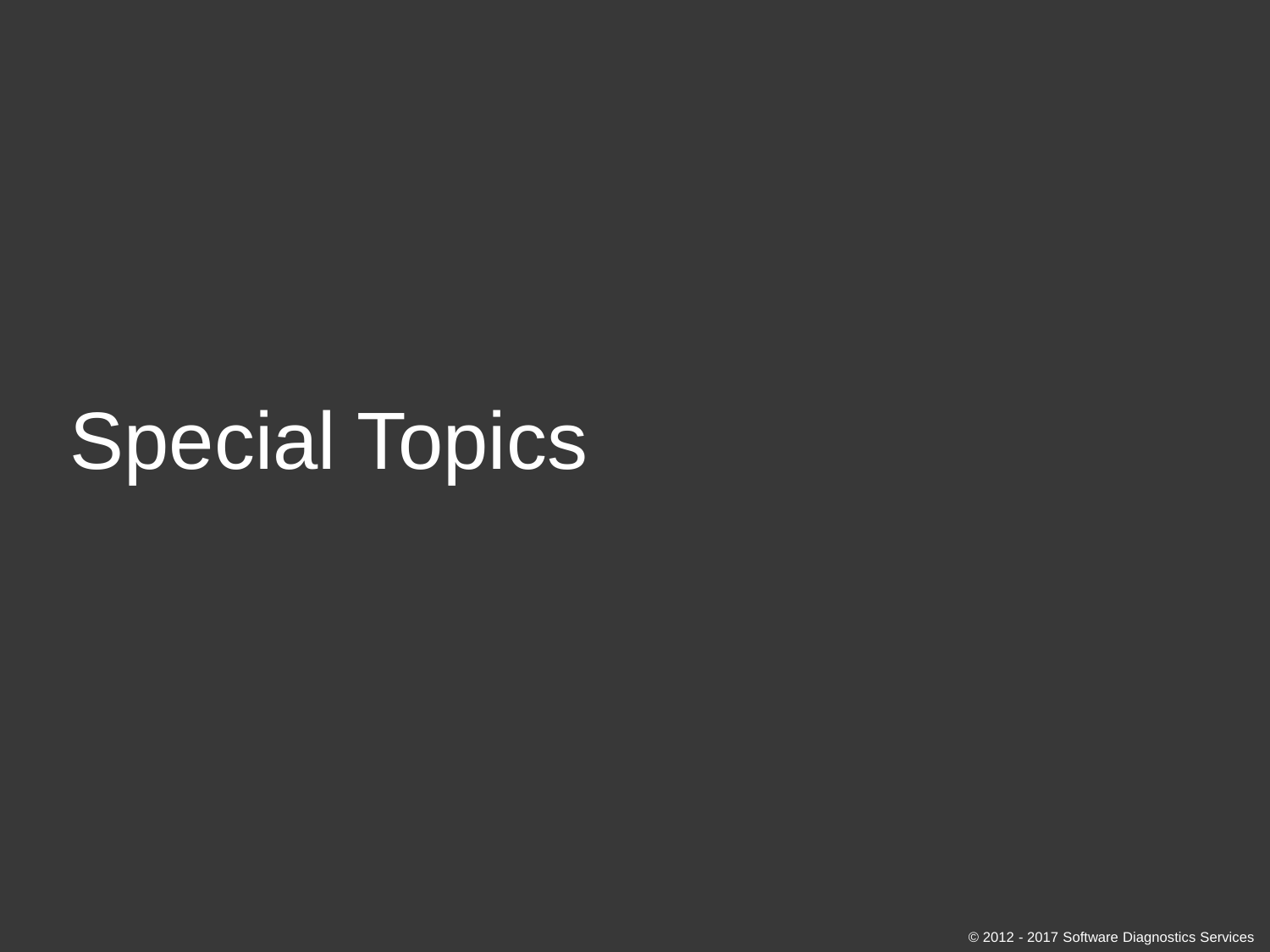### Process Dump Generation

Crash or Hang, … ?

PID in Task Manager

- Windows XP / W2K3
	- Crash: set default debugger or [Userdump](https://support.microsoft.com/en-us/help/241215/how-to-use-the-userdump-exe-tool-to-create-a-dump-file) monitoring
	- Hang / Leak / Spike: *userdump.exe*
- Windows Vista / W2K8 / W7 / W8 / W10
	- Crash: [LocalDumps](https://msdn.microsoft.com/en-us/library/windows/desktop/bb787181(v=vs.85).aspx)
	- Hang / Leak / Spike: Task Manager, [procdump -ma](https://docs.microsoft.com/en-us/sysinternals/downloads/procdump)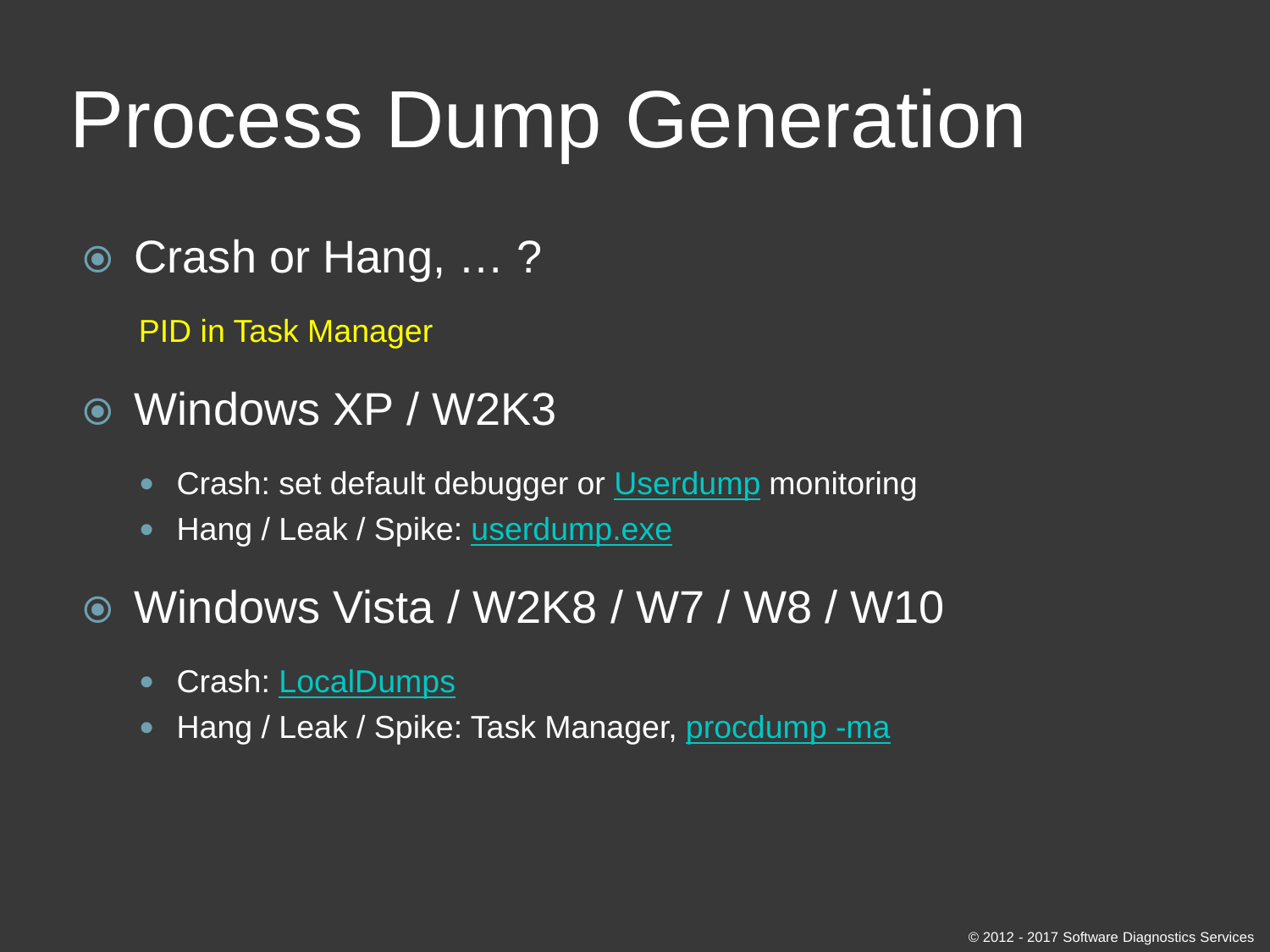# Complete Dump Setup

#### Control Panel

System \ Advanced system settings \ Startup and Recovery

- Page file size should be greater than the amount of physical memory by 100 MB
- DedicatedDumpFile ([KB969028](http://support.microsoft.com/kb/969028/en-us))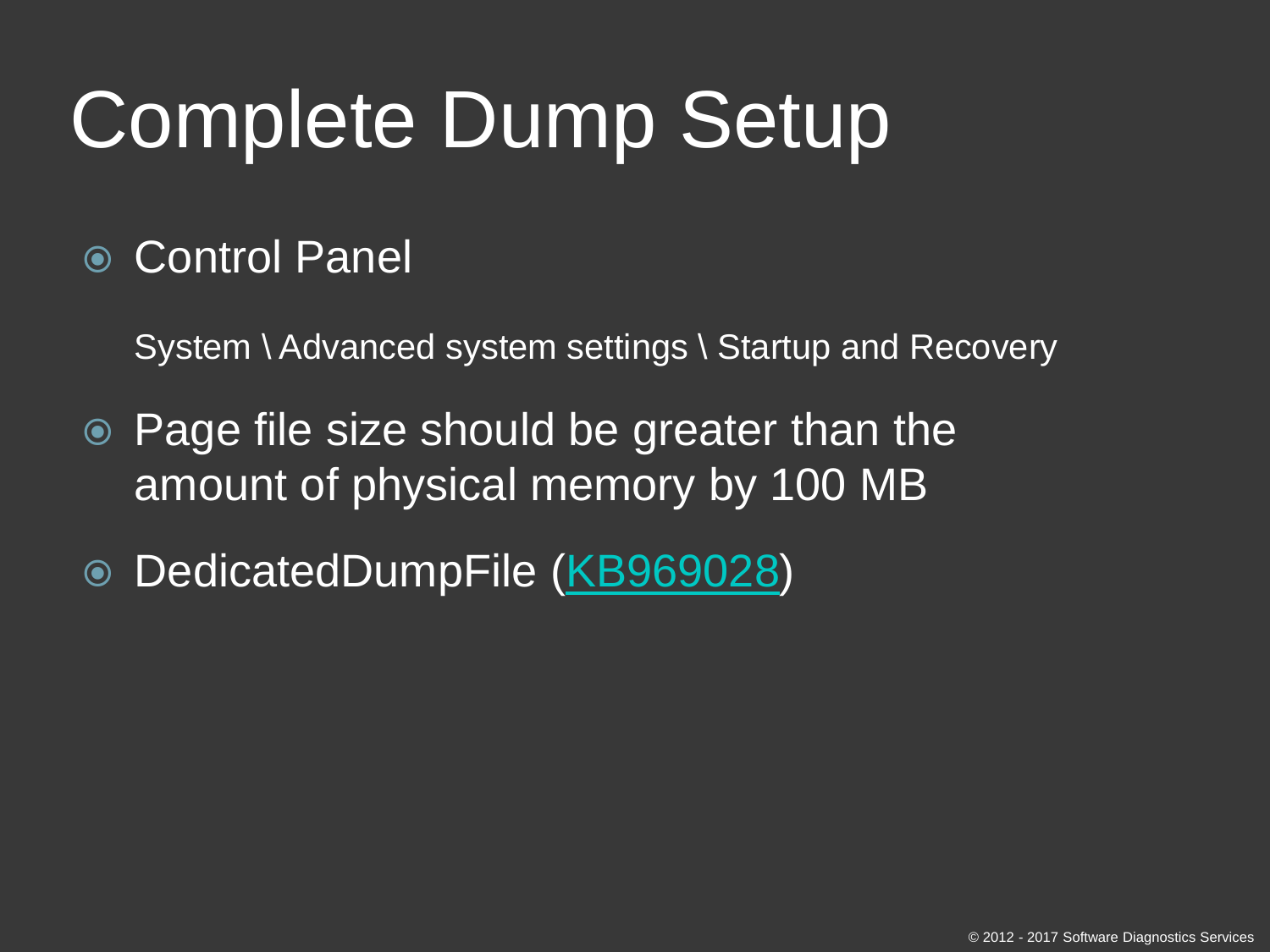### Complete Dump Generation

- Keyboard ([KB972110, Step 6](http://support.microsoft.com/kb/972110/en-us)), NMI button
- Tools: [NotMyFault](https://docs.microsoft.com/en-us/sysinternals/downloads/notmyfault)
- VMware memory snapshot + [vmss2core](https://labs.vmware.com/flings/vmss2core)